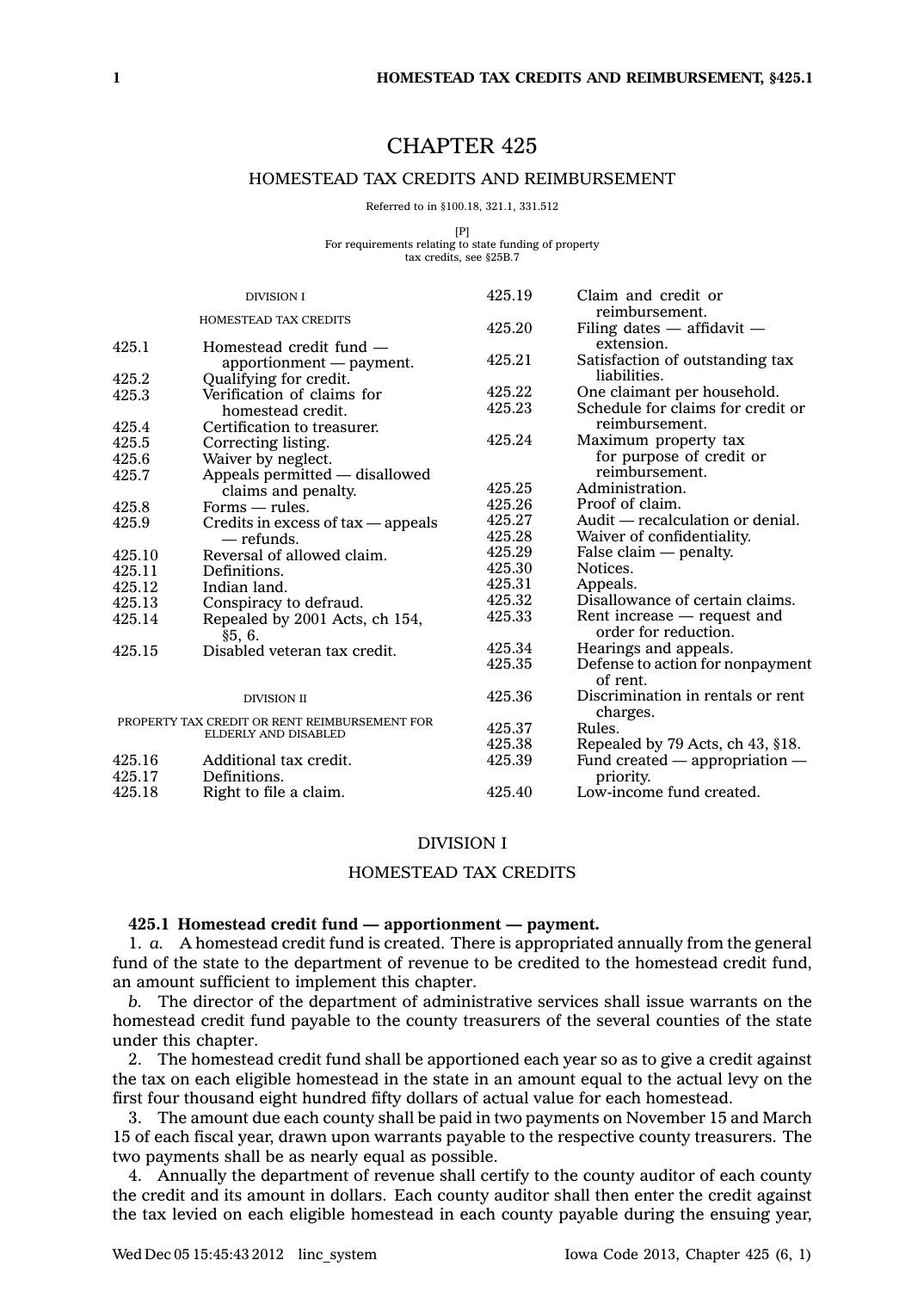designating on the tax lists the credit as being from the homestead credit fund, and credit shall then be given to the several taxing districts in which eligible homesteads are located in an amount equal to the credits allowed on the taxes of the homesteads. The amount of credits shall be apportioned by each county treasurer to the several taxing districts as provided by law, in the same manner as though the amount of the credit had been paid by the owners of the homesteads. However, the several taxing districts shall not draw the funds so credited until after the semiannual allocations have been received by the county treasurer, as provided in this chapter. Each county treasurer shall show on each tax receipt the amount of credit received from the homestead credit fund.

5. If the homestead tax credit computed under this section is less than sixty-two dollars and fifty cents, the amount of homestead tax credit on that eligible homestead shall be sixty-two dollars and fifty cents subject to the limitation imposed in this section.

6. The homestead tax credit allowed in this chapter shall not exceed the actual amount of taxes payable on the eligible homestead, exclusive of any special assessments levied against the homestead.

[C35, §6943-f63, -f64; C39, §**6943.100, 6943.142;** C46, §422.69, 425.1; C50, 54, 58, 62, 66, 71, 73, 75, 77, 79, 81, §425.1; 82 Acts, ch 1186, §2, 5]

83 Acts, ch 172, §3; 86 Acts, ch 1244, §50; 91 Acts, ch 97, §48; 2003 Acts, ch 145, §258, 286; 2005 Acts, ch 140, §52; 2011 Acts, ch 25, §143

Referred to in §25B.7, 216.12, 404.3, 425.16, 425.17, 425.23, 441.21, 441.73

## **425.2 Qualifying for credit.**

A person who wishes to qualify for the credit allowed under this chapter shall obtain the appropriate forms for filing for the credit from the assessor. The person claiming the credit shall file <sup>a</sup> verified statement and designation of homestead with the assessor for the year for which the person is first claiming the credit. The claim shall be filed not later than July 1 of the year for which the person is claiming the credit. A claim filed after July 1 of the year for which the person is claiming the credit shall be considered as <sup>a</sup> claim filed for the following year.

Upon the filing and allowance of the claim, the claim shall be allowed on that homestead for successive years without further filing as long as the property is legally or equitably owned and used as <sup>a</sup> homestead by that person or that person's spouse on July 1 of each of those successive years, and the owner of the property being claimed as <sup>a</sup> homestead declares residency in Iowa for purposes of income taxation, and the property is occupied by that person or that person's spouse for at least six months in each of those calendar years in which the fiscal year begins. When the property is sold or transferred, the buyer or transferee who wishes to qualify shall refile for the credit. However, when the property is transferred as part of <sup>a</sup> distribution made pursuant to chapter 598, the transferee who is the spouse retaining ownership of the property is not required to refile for the credit. Property divided pursuant to chapter 598 shall not be modified following the division of the property. An owner who ceases to use <sup>a</sup> property for <sup>a</sup> homestead or intends not to use it as <sup>a</sup> homestead for at least six months in <sup>a</sup> calendar year shall provide written notice to the assessor by July 1 following the date on which the use is changed. A person who sells or transfers <sup>a</sup> homestead or the personal representative of <sup>a</sup> deceased person who had <sup>a</sup> homestead at the time of death, shall provide written notice to the assessor that the property is no longer the homestead of the former claimant.

In case the owner of the homestead is in active service in the armed forces of this state or of the United States, or is sixty-five years of age or older, or is disabled, the statement and designation may be signed and delivered by any member of the owner's family, by the owner's guardian or conservator, or by any other person who may represent the owner under power of attorney. If the owner of the homestead is married, the spouse may sign and deliver the statement and designation. The director of human services or the director's designee may make application for the benefits of this chapter as the agent for and on behalf of persons receiving assistance under chapter 249.

Any person sixty-five years of age or older or any person who is disabled may request, in writing, from the appropriate assessor forms for filing for homestead tax credit. Any person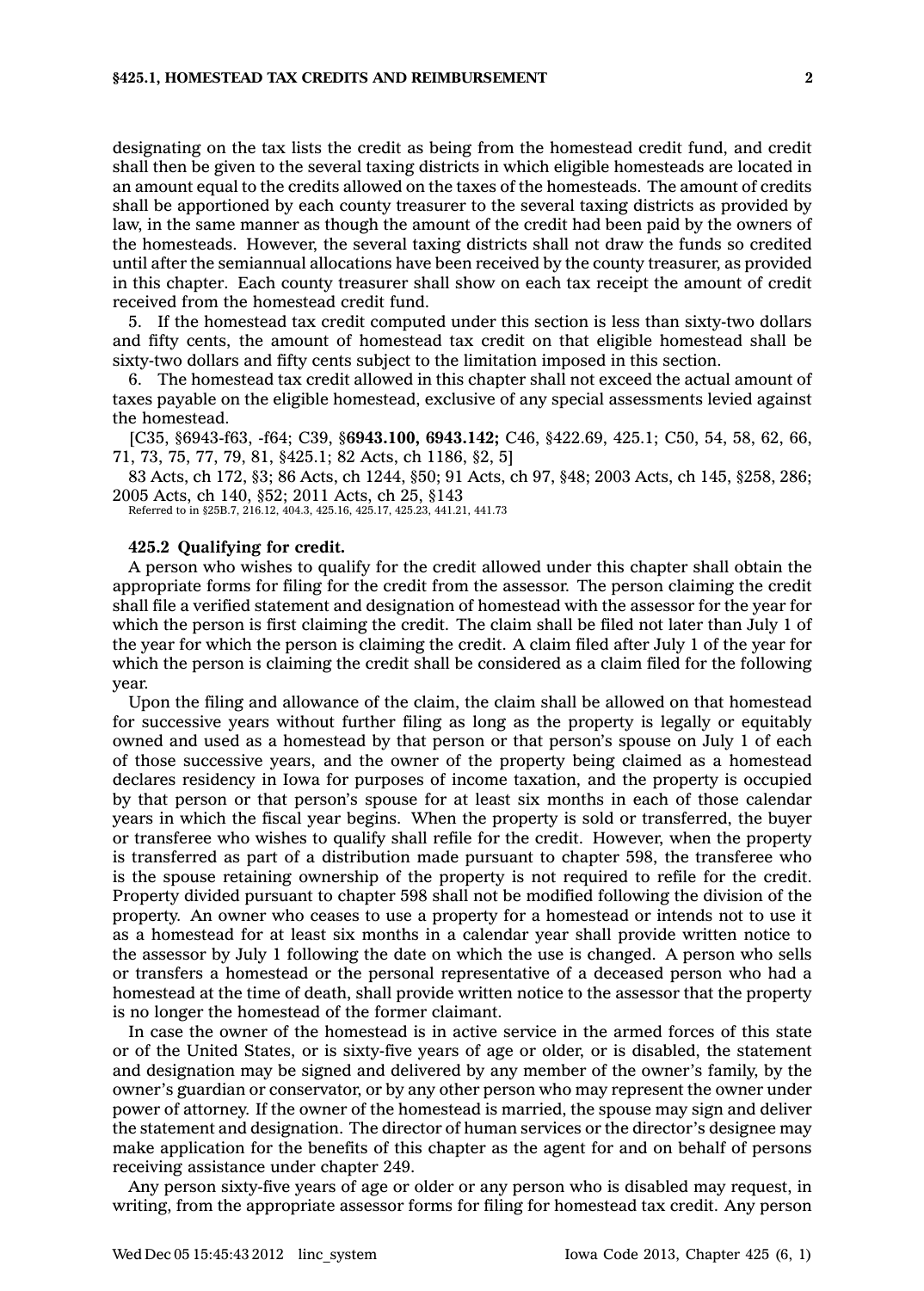sixty-five years of age or older or who is disabled may complete the form, which shall include <sup>a</sup> statement of homestead, and mail or return it to the appropriate assessor. The signature of the claimant on the statement shall be considered the claimant's acknowledgment that all statements and facts entered on the form are correct to the best of the claimant's knowledge.

Upon adoption of <sup>a</sup> resolution by the county board of supervisors, any person may request, in writing, from the appropriate assessor forms for the filing for homestead tax credit. The person may complete the form, which shall include <sup>a</sup> statement of homestead, and mail or return it to the appropriate assessor. The signature of the claimant on the statement of homestead shall be considered the claimant's acknowledgment that all statements and facts entered on the form are correct to the best of the claimant's knowledge.

[C39, §**6943.143;** C46, 50, 54, 58, 62, 66, 71, 73, 75, 77, 79, 81, §425.2; 82 Acts, ch 1246, §1, 11]

83 Acts, ch 96, §157, 159; 86 Acts, ch 1109, §1; 87 Acts, ch 198, §2; 88 Acts, ch 1141, §1; 89 Acts, ch 256, §1; 90 Acts, ch 1087, §1; 91 Acts, ch 97, §49; 92 Acts, ch 1073, §9; 94 Acts, ch 1143, §1; 97 Acts, ch 206, §6

Referred to in §25B.7, 331.401, 425.7, 425.11, 435.26

## **425.3 Verification of claims for homestead credit.**

The assessor shall retain <sup>a</sup> permanent file of current homestead claims filed in the assessor's office. The assessor shall file <sup>a</sup> notice of transfer of property for which <sup>a</sup> claim is filed when notice is received from the office of the county recorder.

The county recorder shall give notice to the assessor of each transfer of title filed in the recorder's office. The notice shall describe the property transferred, the name of the person transferring the title to the property, and the name of the person to whom title to the property has been transferred.

Not later than July 6 of each year, the assessor shall remit the statements and designation of homesteads to the county auditor with the assessor's recommendation for allowance or disallowance. If the assessor recommends disallowance of <sup>a</sup> claim, the assessor shall submit the reasons for the recommendation, in writing, to the county auditor.

The county auditor shall forward the claims to the board of supervisors. The board shall allow or disallow the claims. If the board disallows <sup>a</sup> claim, it shall send written notice, by mail, to the claimant at the claimant's last known address. The notice shall state the reasons for disallowing the claim for the credit. The board is not required to send notice that <sup>a</sup> claim is disallowed if the claimant voluntarily withdraws the claim.

[C39, §**6943.144;** C46, 50, 54, 58, 62, 66, 71, 73, 75, 77, 79, 81, §425.3; 82 Acts, ch 1246, §2, 11]

86 Acts, ch 1241, §32; 94 Acts, ch 1144, §1 Referred to in §25B.7, 331.401

#### **425.4 Certification to treasurer.**

All claims which have been allowed by the board of supervisors shall be certified on or before August 1, in each year, by the county auditor to the county treasurer, which certificates shall list the total amount of dollars, listed by taxing district in the county, due for homestead tax credits claimed and allowed. The county treasurer shall forthwith certify to the department of revenue the total amount of dollars, listed by taxing district in the county, due for homestead tax credits claimed and allowed.

[C39, §**6943.145;** C46, 50, 54, 58, 62, 66, 71, 73, 75, 77, 79, 81, §425.4] 2003 Acts, ch 145, §286 Referred to in §25B.7, 331.559

## **425.5 Correcting listing.**

If the assessor who last listed and valued <sup>a</sup> claimed eligible homestead did not, in the description and valuation thereof, comply with the provisions of section 428.7, the assessor shall, if still in office, on the written request of such claimant and without expense to the claimant or to the county, correct the listing and valuations of such claimed homestead and contiguous real property originally listed and valued by the assessor, and file such corrected listing and valuations with the county auditor, who forthwith shall certify the same to the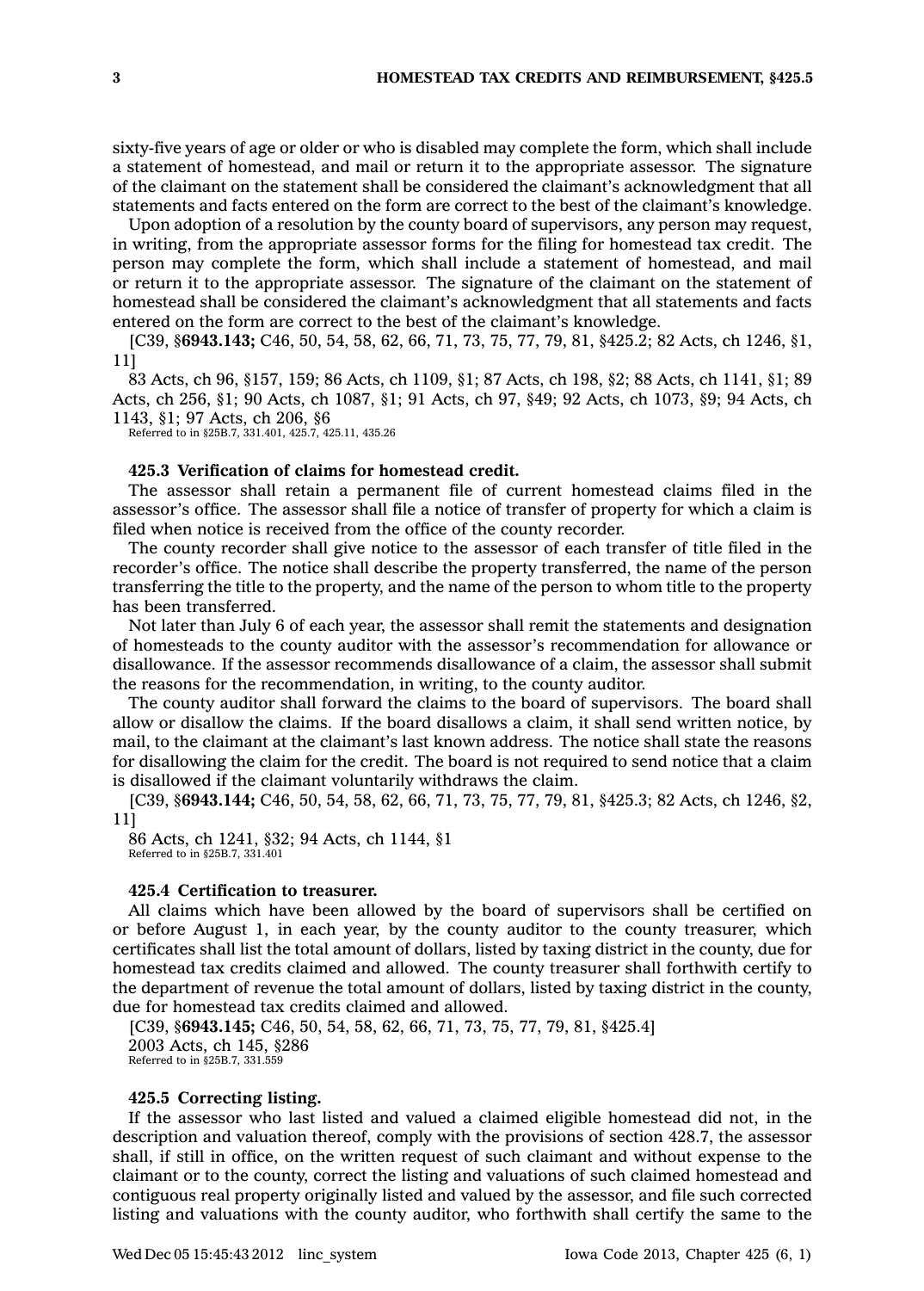county treasurer, and said county treasurer shall so correct the tax books; provided, that if the assessor who last listed and valued such property is not still in office, the assessor in office shall, on such written request and at the expense of the county, so correct such listing and valuations of said homestead and said contiguous real property.

[C39, §**6943.146;** C46, 50, 54, 58, 62, 66, 71, 73, 75, 77, 79, 81, §425.5] Referred to in §25B.7, 331.559

#### **425.6 Waiver by neglect.**

If <sup>a</sup> person fails to file <sup>a</sup> claim or to have <sup>a</sup> claim on file with the assessor for the credits provided in this chapter, the person is deemed to have waived the homestead credit for the year in which the person failed to file the claim or to have <sup>a</sup> claim on file with the assessor.

[C39, §**6943.147;** C46, 50, 54, 58, 62, 66, 71, 73, 75, 77, 79, 81, §425.6; 82 Acts, ch 1246, §3, 11] Referred to in §25B.7

#### **425.7 Appeals permitted — disallowed claims and penalty.**

1. Any person whose claim is denied under the provisions of this chapter may appeal from the action of the board of supervisors to the district court of the county in which said claimed homestead is situated by giving written notice of such appeal to the county auditor of said county within twenty days from the date of mailing of notice of such action by the board of supervisors.

2. In the event any claim under this chapter is allowed, any owner of an eligible homestead may appeal from the action of the board of supervisors to the district court of the county in which said claimed homestead is situated, by giving written notice of such appeal to the county auditor of said county and such notice to the owner of said claimed homestead as <sup>a</sup> judge of the district court shall direct.

3. *a.* If the director of revenue determines that <sup>a</sup> claim for homestead credit has been allowed by the board of supervisors which is not justifiable under the law and not substantiated by proper facts, the director may, at any time within thirty-six months from July 1 of the year in which the claim is allowed, set aside the allowance. Notice of the disallowance shall be given to the county auditor of the county in which the claim has been improperly granted and <sup>a</sup> written notice of the disallowance shall also be addressed to the claimant at the claimant's last known address. The claimant or board of supervisors may appeal to the state board of tax review pursuant to section 421.1, subsection 5. The claimant or the board of supervisors may seek judicial review of the action of the state board of tax review in accordance with chapter 17A.

*b.* If <sup>a</sup> claim is disallowed by the director of revenue and not appealed to the state board of tax review or appealed to the state board of tax review and thereafter upheld upon final resolution, including any judicial review, any amounts of credits allowed and paid from the homestead credit fund including the penalty, if any, become <sup>a</sup> lien upon the property on which credit was originally granted, if still in the hands of the claimant, and not in the hands of <sup>a</sup> bona fide purchaser, and any amount so erroneously paid including the penalty, if any, shall be collected by the county treasurer in the same manner as other taxes and the collections shall be returned to the department of revenue and credited to the homestead credit fund. The director of revenue may institute legal proceedings against <sup>a</sup> homestead credit claimant for the collection of payments made on disallowed credits and the penalty, if any. If <sup>a</sup> person makes <sup>a</sup> false claim or affidavit with fraudulent intent to obtain the homestead credit, the person is guilty of <sup>a</sup> fraudulent practice and the claim shall be disallowed in full. If the credit has been paid, the amount of the credit plus <sup>a</sup> penalty equal to twenty-five percent of the amount of credit plus interest, at the rate in effect under section 421.7, from the time of payment shall be collected by the county treasurer in the same manner as other property taxes, penalty, and interest are collected and when collected shall be paid to the director of revenue. If <sup>a</sup> homestead credit is disallowed and the claimant failed to give written notice to the assessor as required by section 425.2 when the property ceased to be used as <sup>a</sup> homestead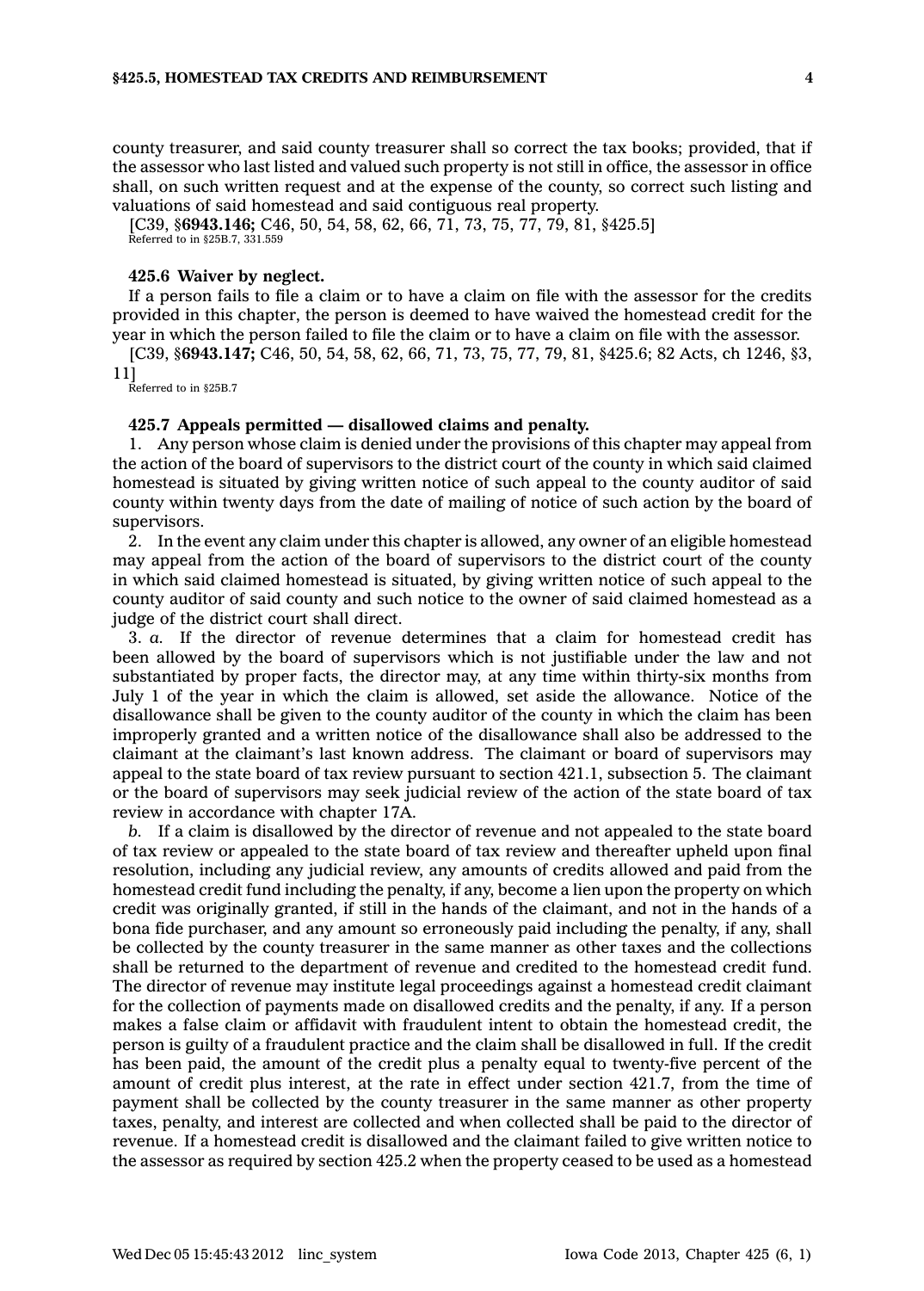by the claimant, <sup>a</sup> civil penalty equal to five percent of the amount of the disallowed credit is assessed against the claimant.

[C39, §**6943.148;** C46, 50, 54, 58, 62, 66, 71, 73, 75, 77, 79, 81, §425.7; 82 Acts, ch 1246, §4, 11]

89 Acts, ch 251, §33; 97 Acts, ch 158, §26; 2001 Acts, ch 154, §1, 6; 2002 Acts, ch 1151, §15; 2003 Acts, ch 145, §286; 2006 Acts, ch 1010, §106; 2011 Acts, ch 25, §143

Referred to in §25B.7, 331.559 [P] Fraudulent practices; §714.8 – 714.14

### **425.8 Forms — rules.**

The director of revenue shall prescribe the form for the making of verified statement and designation of homestead, the form for the supporting affidavits required herein, and such other forms as may be necessary for the proper administration of this chapter. Whenever necessary, the department of revenue shall forward to the county auditors of the several counties in the state the prescribed sample forms, and the county auditors shall furnish blank forms prepared in accordance therewith with the assessment rolls, books, and supplies delivered to the assessors. The department of revenue shall prescribe and the county auditors shall provide on the forms for claiming the homestead credit <sup>a</sup> statement to the effect that the owner realizes that the owner must give written notice to the assessor when the owner changes the use of the property.

The director of revenue may prescribe rules, not inconsistent with the provisions of this chapter, necessary to carry out and effectuate its purposes.

[C39, §**6943.149;** C46, 50, 54, 58, 62, 66, 71, 73, 75, 77, 79, 81, §425.8; 82 Acts, ch 1246, §5, 11]

2003 Acts, ch 145, §286 Referred to in §25B.7

## **425.9 Credits in excess of tax — appeals — refunds.**

If the amount of credit apportioned to any homestead under the provisions of this chapter in any year shall exceed the total tax, exclusive of any special assessments levied against said homestead, then such excess shall be remitted by the county treasurer to the department of revenue to be redeposited in the homestead credit fund and be reallocated the following year by the department as provided hereunder.

If any claim for credit made hereunder has been denied by the board of supervisors, and such action is subsequently reversed on appeal, the credit shall be allowed on the homestead involved in said appeal, and the director of revenue, the county auditor, and the county treasurer shall make such credit and change their books and records accordingly.

In the event the appealing taxpayer has paid one or both of the installments of the tax payable in the year or years in question on such homestead valuation, remittance shall be made to such taxpayer of the amount of such credit.

The amount of such credit shall be allocated and paid from the surplus redeposited in the homestead credit fund provided for in the first paragraph of this section.

[C39, §**6943.150;** C46, 50, 54, 58, 62, 66, 71, 73, 75, 77, 79, 81, §425.9] 2003 Acts, ch 145, §286 Referred to in §25B.7, 331.559

## **425.10 Reversal of allowed claim.**

In the event any claim is allowed, and subsequently reversed on appeal, any credit made thereunder shall be void, and the amount of such credit shall be charged against the property in question, and the director of revenue, the county auditor, and the county treasurer are authorized and directed to correct their books and records accordingly. The amount of such erroneous credit, when collected, shall be returned by the county treasurer to the homestead credit fund to be reallocated the following year as provided herein.

[C39, §**6943.151;** C46, 50, 54, 58, 62, 66, 71, 73, 75, 77, 79, 81, §425.10]

2003 Acts, ch 145, §286 Referred to in §25B.7, 331.559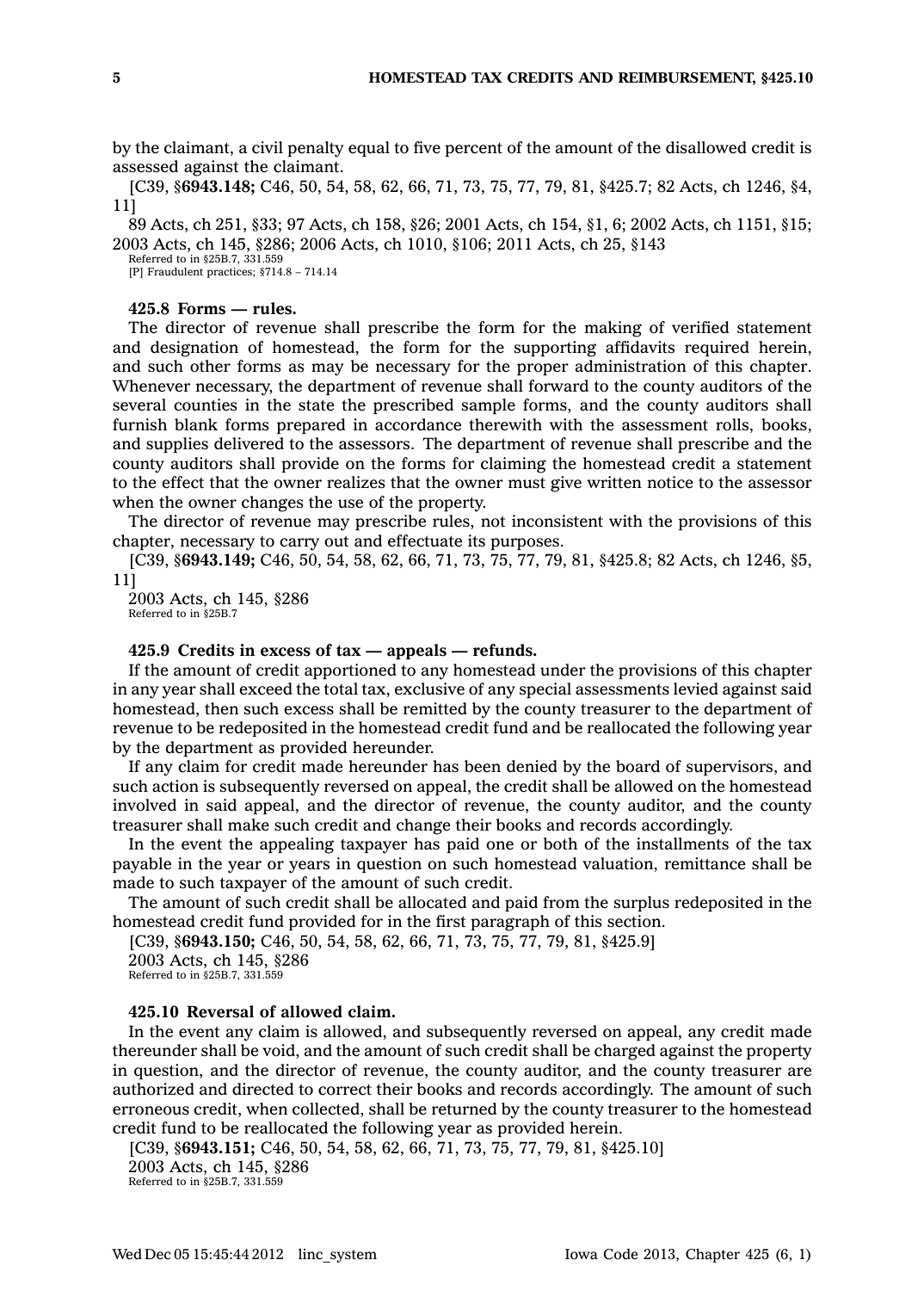#### **425.11 Definitions.**

1. For the purpose of this chapter and wherever used in this chapter:

*a. "Assessed valuation"* means the taxable valuation of the homestead as fixed by the assessor, or by the board of review, under the provisions of section 441.21, without deducting therefrom the exemptions authorized in section 426A.11.

*b. "Book"*, *"list"*, *"record"*, or *"schedule"* kept by <sup>a</sup> county auditor, assessor, treasurer, recorder, sheriff, or other county officer, unless the context otherwise requires, means the county system as defined in section 445.1.

*c. "Dwelling house"* shall embrace any building occupied wholly or in part by the claimant as <sup>a</sup> home.

*d. "Homestead"* shall have the following meaning:

(1) The homestead includes the dwelling house which the owner, in good faith, is occupying as <sup>a</sup> home on July 1 of the year for which the credit is claimed and occupies as <sup>a</sup> home for at least six months during the calendar year in which the fiscal year begins, except as otherwise provided.

(a) When any person is inducted into active service under the Selective Training and Service Act of the United States or whose voluntary entry into active service results in <sup>a</sup> credit on the quota of persons required for service under the Selective Training and Service Act, or who, being <sup>a</sup> member of any component part of the military, naval, or air forces or nurse corps of this state or nation, is called or ordered into active service, such person shall be considered as occupying or living on the homestead during such service and, where equitable or legal title of the homestead is in the spouse of the person who is <sup>a</sup> member of or is inducted into the armed services of the United States, the spouse shall be considered as occupying or living on the homestead during such service.

(b) When any person is confined in <sup>a</sup> nursing home, extended-care facility, or hospital, such person shall be considered as occupying or living on <sup>a</sup> homestead where such person is the owner of such homestead and such person maintains such homestead and does not lease, rent, or otherwise receive profits from other persons for the use thereof.

(2) It may contain one or more contiguous lots or tracts of land with the buildings or other appurtenances thereon habitually, and in good faith, used as <sup>a</sup> part of the homestead.

(3) It must not embrace more than one dwelling house, but where <sup>a</sup> homestead has more than one dwelling house situated thereon, the credit provided for in this chapter shall apply to the home and buildings used by the owner, but shall not apply to any other dwelling house and buildings appurtenant.

*e. "Owner"* means the person who holds the fee simple title to the homestead, and in addition shall mean the person occupying as <sup>a</sup> surviving spouse or the person occupying under <sup>a</sup> contract of purchase which contract has been recorded in the office of the county recorder of the county in which the property is located; or the person occupying the homestead under devise or by operation of the inheritance laws where the whole interest passes or where the divided interest is shared only by persons related or formerly related to each other by blood, marriage or adoption; or the person occupying the homestead is <sup>a</sup> shareholder of <sup>a</sup> family farm corporation that owns the property; or the person occupying the homestead under <sup>a</sup> deed which conveys <sup>a</sup> divided interest where the divided interest is shared only by persons related or formerly related to each other by blood, marriage or adoption; or where the person occupying the homestead holds <sup>a</sup> life estate with the reversion interest held by <sup>a</sup> nonprofit corporation organized under chapter 504, provided that the holder of the life estate is liable for and pays property tax on the homestead; or where the person occupying the homestead holds an interest in <sup>a</sup> horizontal property regime under chapter 499B, regardless of whether the underlying land committed to the horizontal property regime is in fee or as <sup>a</sup> leasehold interest, provided that the holder of the interest in the horizontal property regime is liable for and pays property tax on the homestead; or where the person occupying the homestead is <sup>a</sup> member of <sup>a</sup> community land trust as defined in 42 U.S.C. § 12773, regardless of whether the underlying land is in fee or as <sup>a</sup> leasehold interest, provided that the member of the community land trust is occupying the homestead and is liable for and pays property tax on the homestead. For the purpose of this chapter the word *"owner"* shall be construed to mean <sup>a</sup> bona fide owner and not one for the purpose only of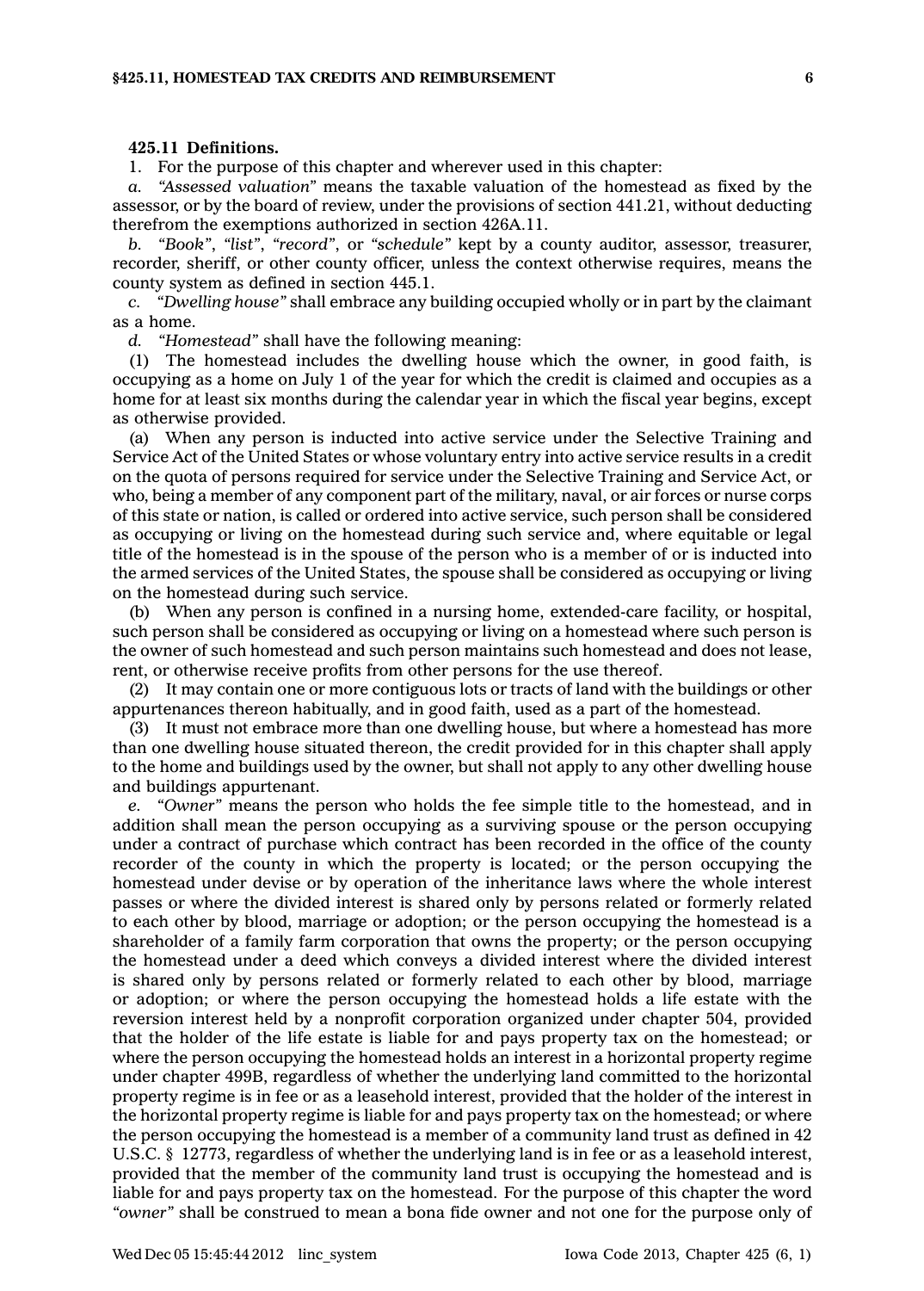availing the person of the benefits of this chapter. In order to qualify for the homestead tax credit, evidence of ownership shall be on file in the office of the clerk of the district court or recorded in the office of the county recorder at the time the owner files with the assessor <sup>a</sup> verified statement of the homestead claimed by the owner as provided in section 425.2.

2. Where not in conflict with the terms of the definitions set out in subsection 1, the provisions of chapter 561 shall control.

[C39, §**6943.152;** C46, 50, 54, 58, 62, 66, 71, 73, 75, 77, 79, 81, §425.11; 82 Acts, ch 1246, §6, 11]

89 Acts, ch 256, §2; 90 Acts, ch 1087, §2; 90 Acts, ch 1250, §5; 91 Acts, ch 97, §50; 2000 Acts, ch 1148, §1; 2002 Acts, ch 1119, §200, 201; 2004 Acts, ch 1049, §191; 2004 Acts, ch 1175, §393; 2006 Acts, ch 1158, §56, 69; 2011 Acts, ch 34, §166

Referred to in §25B.7

## **425.12 Indian land.**

Each forty acres of land, or fraction thereof, occupied by <sup>a</sup> member or members of the Sac and Fox Indians in Tama county, which land is held in trust by the secretary of the interior of the United States for said Indians, shall be given <sup>a</sup> homestead tax credit within the meaning and under the provisions of this chapter. Application for such homestead tax credit shall be made to the county auditor of Tama county and may be made by <sup>a</sup> representative of the tribal council.

[C39, §**6943.153;** C46, 50, 54, 58, 62, 66, 71, 73, 75, 77, 79, 81, §425.12] Referred to in §25B.7

#### **425.13 Conspiracy to defraud.**

If any two or more persons conspire and confederate together with fraudulent intent to obtain the credit provided for under the terms of this chapter by making <sup>a</sup> false deed, or <sup>a</sup> false contract of purchase, they are guilty of <sup>a</sup> fraudulent practice.

[C39, §**6943.154;** C46, 50, 54, 58, 62, 66, 71, 73, 75, 77, 79, 81, §425.13] Referred to in §25B.7

**425.14** Repealed by 2001 Acts, ch 154, § 5, 6. See § 425.7.

#### **425.15 Disabled veteran tax credit.**

If the owner of <sup>a</sup> homestead allowed <sup>a</sup> credit under this chapter is <sup>a</sup> veteran of any of the military forces of the United States, who acquired the homestead under 38 U.S.C. § 21.801, 21.802, or 38 U.S.C. § 2101, 2102, the credit allowed on the homestead from the homestead credit fund shall be the entire amount of the tax levied on the homestead. The credit allowed shall be continued to the estate of <sup>a</sup> veteran who is deceased or the surviving spouse and any child, as defined in section 234.1, who are the beneficiaries of <sup>a</sup> deceased veteran, so long as the surviving spouse remains unmarried. This section is not applicable to the holder of title to any homestead whose annual income, together with that of the titleholder's spouse, if any, for the last preceding twelve-month income tax accounting period exceeds thirty-five thousand dollars. For the purpose of this section *"income"* means taxable income for federal income tax purposes plus income from securities of state and other political subdivisions exempt from federal income tax. A veteran or <sup>a</sup> beneficiary of <sup>a</sup> veteran who elects to secure the credit provided in this section is not eligible for any other real property tax exemption provided by law for veterans of military service. If <sup>a</sup> veteran acquires <sup>a</sup> different homestead, the credit allowed under this section may be claimed on the new homestead unless the veteran fails to meet the other requirements of this section.

[C71, 73, 75, 77, 79, 81, §425.15] 90 Acts, ch 1250, §7; 2002 Acts, ch 1151, §16, 36 Referred to in §25B.7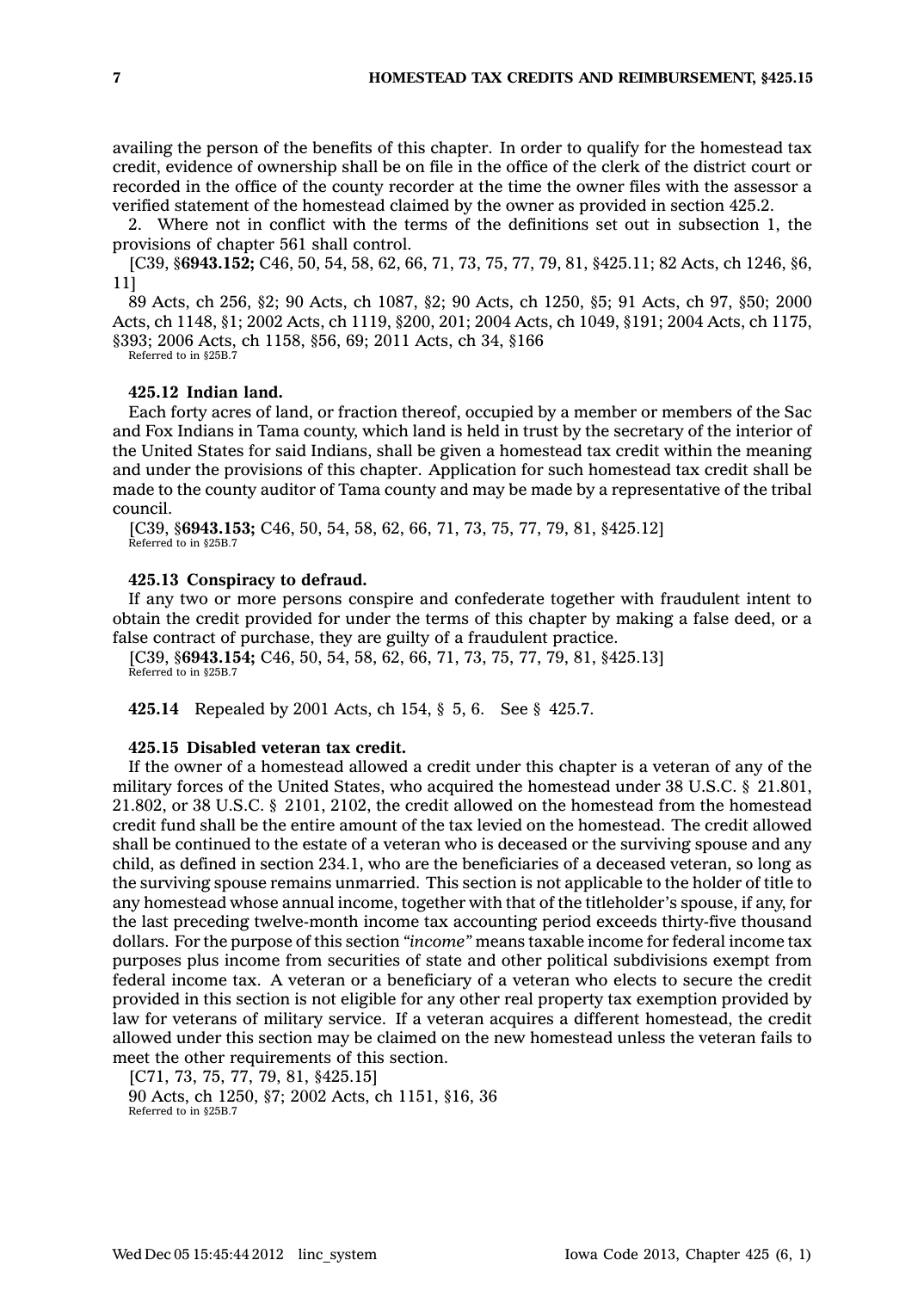## DIVISION II

## PROPERTY TAX CREDIT OR RENT REIMBURSEMENT FOR ELDERLY AND DISABLED

## **425.16 Additional tax credit.**

In addition to the homestead tax credit allowed under section 425.1, subsections 1 to 4, persons who own or rent their homesteads and who meet the qualifications provided in this division are eligible for an extraordinary property tax credit or reimbursement.

[C75, 77, 79, 81, §425.16] Referred to in §25B.7, 427.9

## **425.17 Definitions.**

As used in this division, unless the context otherwise requires:

1. *"Base year"* means the calendar year last ending before the claim is filed.

2. *a. "Claimant"* means either of the following:

(1) A person filing <sup>a</sup> claim for credit or reimbursement under this division who has attained the age of sixty-five years on or before December 31 of the base year or who is totally disabled and was totally disabled on or before December 31 of the base year and is domiciled in this state at the time the claim is filed or at the time of the person's death in the case of <sup>a</sup> claim filed by the executor or administrator of the claimant's estate.

(2) A person filing <sup>a</sup> claim for credit or reimbursement under this division who has attained the age of twenty-three years on or before December 31 of the base year or was <sup>a</sup> head of household on December 31 of the base year, as defined in the Internal Revenue Code, but has not attained the age or disability status described in paragraph *"a"*, subparagraph (1), and is domiciled in this state at the time the claim is filed or at the time of the person's death in the case of <sup>a</sup> claim filed by the executor or administrator of the claimant's estate, and was not claimed as <sup>a</sup> dependent on any other person's tax return for the base year.

*b. "Claimant"* under paragraph *"a"*, subparagraph (1) or (2), includes <sup>a</sup> vendee in possession under <sup>a</sup> contract for deed and may include one or more joint tenants or tenants in common. In the case of <sup>a</sup> claim for rent constituting property taxes paid, the claimant shall have rented the property during any part of the base year. In the case of <sup>a</sup> claim for property taxes due, the claimant shall have occupied the property during any part of the fiscal year beginning July 1 of the base year. If <sup>a</sup> homestead is occupied by two or more persons, and more than one person is able to qualify as <sup>a</sup> claimant, the persons may each file <sup>a</sup> claim based upon each person's income and rent constituting property taxes paid or property taxes due.

3. *"Gross rent"* means rental paid at arm's length for the right of occupancy of <sup>a</sup> homestead or manufactured or mobile home, including rent for space occupied by <sup>a</sup> manufactured or mobile home not to exceed one acre. If the director of revenue determines that the landlord and tenant have not dealt with each other at arm's length, and the director of revenue is satisfied that the gross rent charged was excessive, the director shall adjust the gross rent to <sup>a</sup> reasonable amount as determined by the director.

4. *"Homestead"* means the dwelling owned or rented and actually used as <sup>a</sup> home by the claimant during the period specified in subsection 2, and so much of the land surrounding it including one or more contiguous lots or tracts of land, as is reasonably necessary for use of the dwelling as <sup>a</sup> home, and may consist of <sup>a</sup> part of <sup>a</sup> multidwelling or multipurpose building and <sup>a</sup> part of the land upon which it is built. It does not include personal property except that <sup>a</sup> manufactured or mobile home may be <sup>a</sup> homestead. Any dwelling or <sup>a</sup> part of <sup>a</sup> multidwelling or multipurpose building which is exempt from taxation does not qualify as <sup>a</sup> homestead under this division. However, solely for purposes of claimants living in <sup>a</sup> property and receiving reimbursement for rent constituting property taxes paid immediately before the property becomes tax exempt, and continuing to live in it after it becomes tax exempt, the property shall continue to be classified as <sup>a</sup> homestead. A homestead must be located in this state. When <sup>a</sup> person is confined in <sup>a</sup> nursing home, extended-care facility, or hospital, the person shall be considered as occupying or living in the person's homestead if the person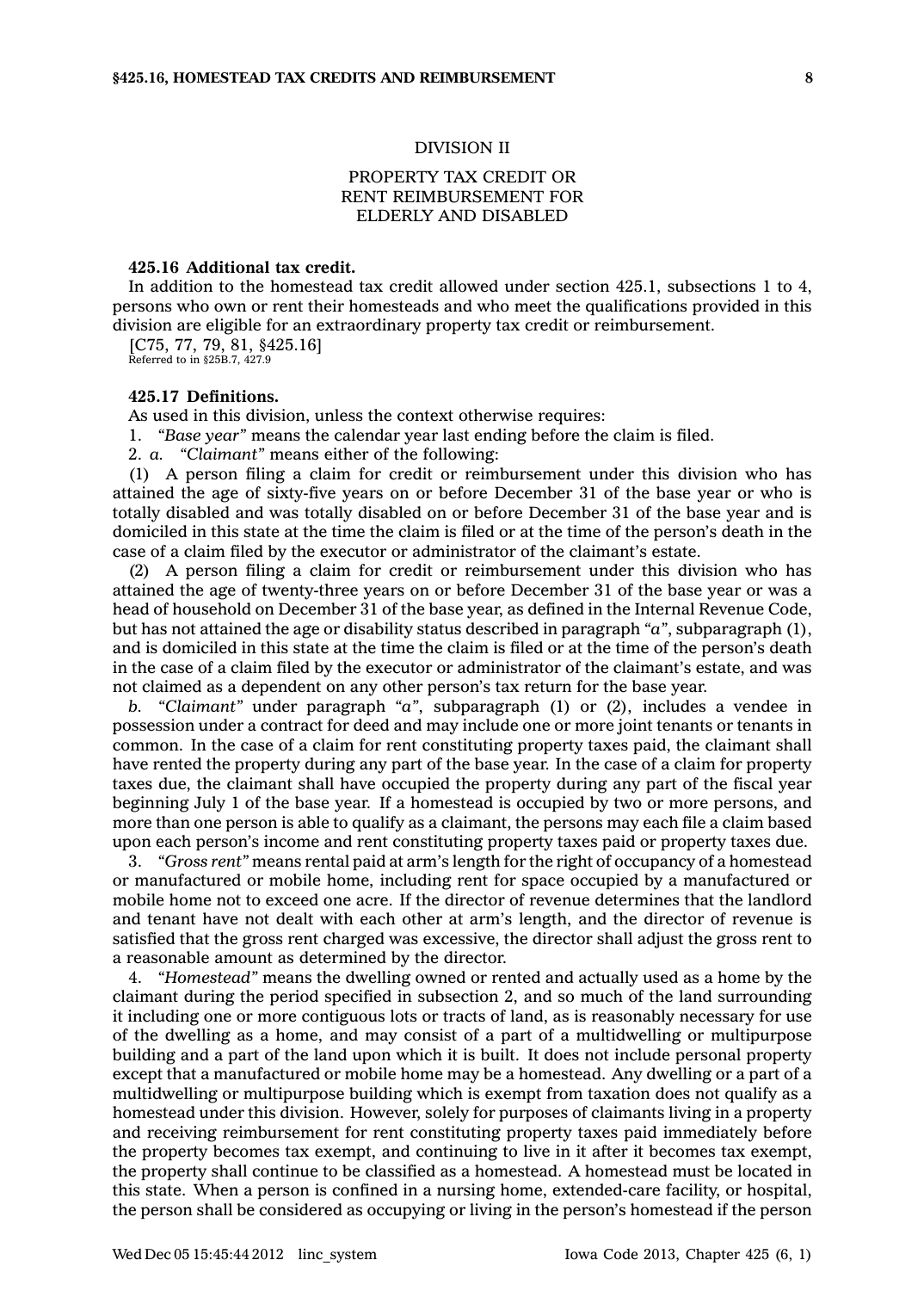is the owner of the homestead and the person maintains the homestead and does not lease, rent, or otherwise receive profits from other persons for the use of the homestead.

5. *"Household"* means <sup>a</sup> claimant and the claimant's spouse if living with the claimant at any time during the base year. *"Living with"* refers to domicile and does not include <sup>a</sup> temporary visit.

6. *"Household income"* means all income of the claimant and the claimant's spouse in <sup>a</sup> household and actual monetary contributions received from any other person living with the claimant during their respective twelve-month income tax accounting periods ending with or during the base year.

7. *"Income"* means the sum of Iowa net income as defined in section 422.7, plus all of the following to the extent not already included in Iowa net income: capital gains, alimony, child support money, cash public assistance and relief, except property tax relief granted under this division, amount of in-kind assistance for housing expenses, the gross amount of any pension or annuity, including but not limited to railroad retirement benefits, payments received under the federal Social Security Act, except child insurance benefits received by <sup>a</sup> member of the claimant's household, and all military retirement and veterans' disability pensions, interest received from the state or federal government or any of its instrumentalities, workers' compensation and the gross amount of disability income or "loss of time" insurance. *"Income"* does not include gifts from nongovernmental sources, or surplus foods or other relief in kind supplied by <sup>a</sup> governmental agency. In determining income, net operating losses and net capital losses shall not be considered.

8. *"Property taxes due"* means property taxes including any special assessments, but exclusive of delinquent interest and charges for services, due on <sup>a</sup> claimant's homestead in this state, but includes only property taxes for which the claimant is liable and which will actually be paid by the claimant. However, if the claimant is <sup>a</sup> person whose property taxes have been suspended under sections 427.8 and 427.9, *"property taxes due"* means property taxes including any special assessments, but exclusive of delinquent interest and charges for services, due on <sup>a</sup> claimant's homestead in this state, but includes only property taxes for which the claimant is liable and which would have to be paid by the claimant if the payment of the taxes has not been suspended pursuant to sections 427.8 and 427.9. *"Property taxes due"* shall be computed with no deduction for any credit under this division or for any homestead credit allowed under section 425.1. Each claim shall be based upon the taxes due during the fiscal year next following the base year. If <sup>a</sup> homestead is owned by two or more persons as joint tenants or tenants in common, and one or more persons are not members of claimant's household, *"property taxes due"* is that part of property taxes due on the homestead which equals the ownership percentage of the claimant and the claimant's household. The county treasurer shall include with the tax receipt <sup>a</sup> statement that if the owner of the property is eighteen years of age or over, the person may be eligible for the credit allowed under this division. If <sup>a</sup> homestead is an integral part of <sup>a</sup> farm, the claimant may use the total property taxes due for the larger unit. If <sup>a</sup> homestead is an integral part of <sup>a</sup> multidwelling or multipurpose building the property taxes due for the purpose of this subsection shall be prorated to reflect the portion which the value of the property that the household occupies as its homestead is to the value of the entire structure. For purposes of this subsection, *"unit"* refers to that parcel of property covered by <sup>a</sup> single tax statement of which the homestead is <sup>a</sup> part.

9. *"Rent constituting property taxes paid"* means twenty-three percent of the gross rent actually paid in cash or its equivalent during the base year by the claimant or the claimant's household solely for the right of occupancy of their homestead in the base year, and which rent constitutes the basis, in the succeeding year, of <sup>a</sup> claim for reimbursement under this division by the claimant.

10. *"Special assessment"* means an unpaid special assessment certified pursuant to chapter 384, division IV. The claimant may include as <sup>a</sup> portion of the taxes due during the fiscal year next following the base year an amount equal to the unpaid special assessment installment due, plus interest, during the fiscal year next following the base year.

11. *"Totally disabled"* means the inability to engage in any substantial gainful employment by reason of any medically determinable physical or mental impairment which can be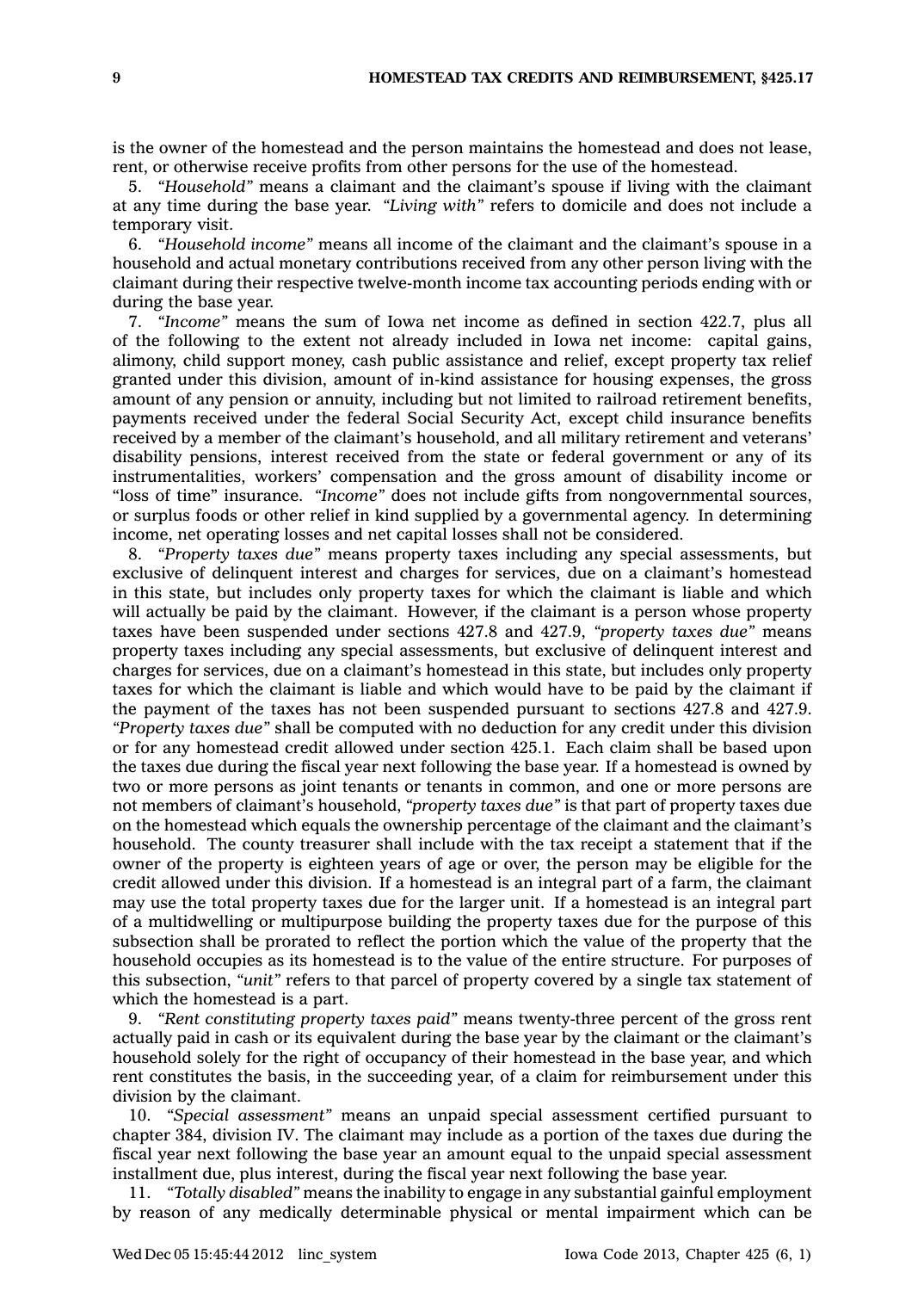expected to result in death or which has lasted or is reasonably expected to last for <sup>a</sup> continuous period of not less than twelve months.

[C75, 77, 79, 81, §425.17; 82 Acts, ch 1214, §1, 2, 4]

88 Acts, ch 1139, §2, 3; 89 Acts, ch 233, §1; 90 Acts, ch 1250, §6; 91 Acts, ch 191, §19, 124; 92 Acts, ch 1016, §41; 92 Acts, 2nd Ex, ch 1001, §220, 225; 93 Acts, ch 156, §1, 2; 93 Acts, ch 180, §4, 15, 16, 22, 23; 94 Acts, ch 1125, §1, 2, 5; 94 Acts, ch 1165, §26, 50; 99 Acts, ch 152, §13, 40; 2001 Acts, ch 153, §15; 2001 Acts, ch 176, §80; 2003 Acts, ch 145, §286; 2011 Acts, ch 25, §89

Referred to in §25B.7, 425.23, 425.39, 427.9, 435.22

### **425.18 Right to file <sup>a</sup> claim.**

The right to file <sup>a</sup> claim for reimbursement or credit under this division may be exercised by the claimant or on behalf of <sup>a</sup> claimant by the claimant's legal guardian, spouse, or attorney, or by the executor or administrator of the claimant's estate. If <sup>a</sup> claimant dies after having filed <sup>a</sup> claim for reimbursement for rent constituting property taxes paid, the amount of the reimbursement may be paid to another member of the household as determined by the director. If the claimant was the only member of the household, the reimbursement may be paid to the claimant's executor or administrator, but if neither is appointed and qualified within one year from the date of the filing of the claim, the reimbursement shall escheat to the state. If <sup>a</sup> claimant dies after having filed <sup>a</sup> claim for credit for property taxes due, the amount of credit shall be paid as if the claimant had not died.

[C75, 77, 79, 81, §425.18; 82 Acts, ch 1214, §3, 4] 83 Acts, ch 111, §1, 4 Referred to in §25B.7, 427.9

#### **425.19 Claim and credit or reimbursement.**

Subject to the limitations provided in this division, <sup>a</sup> claimant may annually claim <sup>a</sup> credit for property taxes due during the fiscal year next following the base year or claim <sup>a</sup> reimbursement for rent constituting property taxes paid in the base year. The amount of the credit for property taxes due for <sup>a</sup> homestead shall be paid on June 15 of each year by the director to the county treasurer who shall credit the money received against the amount of the property taxes due and payable on the homestead of the claimant and the amount of the reimbursement for rent constituting property taxes paid shall be paid to the claimant from the state general fund on or before December 31 of each year.

[C75, 77, 79, 81, §425.19] 83 Acts, ch 172, §4; 99 Acts, ch 152, §14, 40 Referred to in §25B.7, 427.9

#### **425.20 Filing dates — affidavit —extension.**

A claim for reimbursement for rent constituting property taxes paid shall not be paid or allowed, unless the claim is filed with and in the possession of the department of revenue on or before June 1 of the year following the base year.

A claim for credit for property taxes due shall not be paid or allowed unless the claim is filed with the county treasurer between January 1 and June 1, both dates inclusive, immediately preceding the fiscal year during which the property taxes are due. However, in case of sickness, absence, or other disability of the claimant, or if in the judgment of the county treasurer good cause exists, the county treasurer may extend the time for filing <sup>a</sup> claim for credit through September 30 of the same calendar year. The county treasurer shall certify to the director of revenue on or before May 1 of each year the total amount of dollars due for claims allowed.

In case of sickness, absence, or other disability of the claimant or if, in the judgment of the director of revenue, good cause exists and the claimant requests an extension, the director may extend the time for filing <sup>a</sup> claim for reimbursement or credit. However, any further time granted shall not extend beyond December 31 of the year following the year in which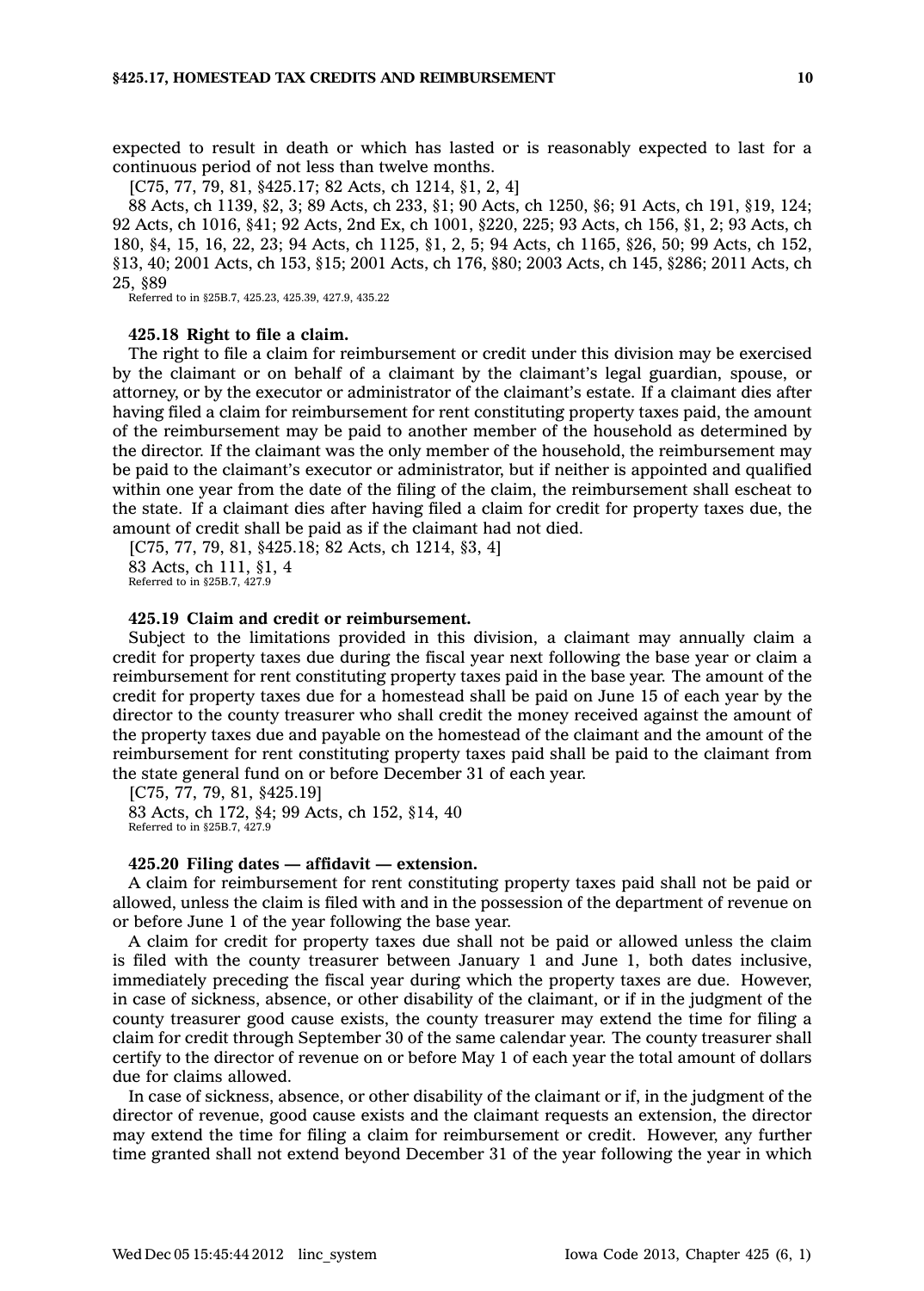the claim was required to be filed. Claims filed as <sup>a</sup> result of this paragraph shall be filed with the director who shall provide for the reimbursement of the claim to the claimant.

[C75, 77, 79, 81, §425.20; 81 Acts 2nd Ex, ch 4, §1]

83 Acts, ch 111, §2, 4; 88 Acts, ch 1050, §1; 94 Acts, ch 1125, §3, 5; 94 Acts, ch 1165, §27, 50; 96 Acts, ch 1167, §3, 8; 2003 Acts, ch 145, §286 Referred to in §25B.7, 427.9

## **425.21 Satisfaction of outstanding tax liabilities.**

The amount of any claim for credit or reimbursement payable under this division may be applied by the department of revenue against any tax liability, delinquent accounts, charges, loans, fees, or other indebtedness due the state or state agency that has <sup>a</sup> formal agreement with the department for central debt collection, outstanding on the books of the department against the claimant, or against <sup>a</sup> spouse who was <sup>a</sup> member of the claimant's household in the base year.

[C75, 77, 79, 81, §425.21] 99 Acts, ch 152, §15, 40; 2001 Acts, ch 24, §51; 2003 Acts, ch 145, §286 Referred to in §25B.7, 427.9

### **425.22 One claimant per household.**

Only one claimant per household per year shall be entitled to reimbursement under this division and only one claimant per household per fiscal year shall be entitled to <sup>a</sup> credit under this division.

[C75, 77, 79, 81, §425.22] Referred to in §25B.7, 427.9

## **425.23 Schedule for claims for credit or reimbursement.**

The amount of any claim for credit or reimbursement filed under this division shall be determined as provided in this section.

1. *a.* The tentative credit or reimbursement for <sup>a</sup> claimant described in section 425.17, subsection 2, paragraph *"a"*, subparagraphs (1) and (2), if no appropriation is made to the fund created in section 425.40 shall be determined in accordance with the following schedule:

|                  |  | Percent of property taxes |
|------------------|--|---------------------------|
|                  |  | due or rent constituting  |
|                  |  | property taxes paid       |
| If the household |  | allowed as a credit or    |
| income is:       |  | reimbursement:            |
|                  |  |                           |
|                  |  |                           |
|                  |  |                           |
|                  |  | 50                        |
|                  |  |                           |
|                  |  |                           |

*b.* If moneys have been appropriated to the fund created in section 425.40, the tentative credit or reimbursement for <sup>a</sup> claimant described in section 425.17, subsection 2, paragraph *"a"*, subparagraph (2), shall be determined as follows:

(1) If the amount appropriated under section 425.40 plus any supplemental appropriation made for <sup>a</sup> fiscal year for purposes of this lettered paragraph is at least twenty-seven million dollars, the tentative credit or reimbursement shall be determined in accordance with the following schedule: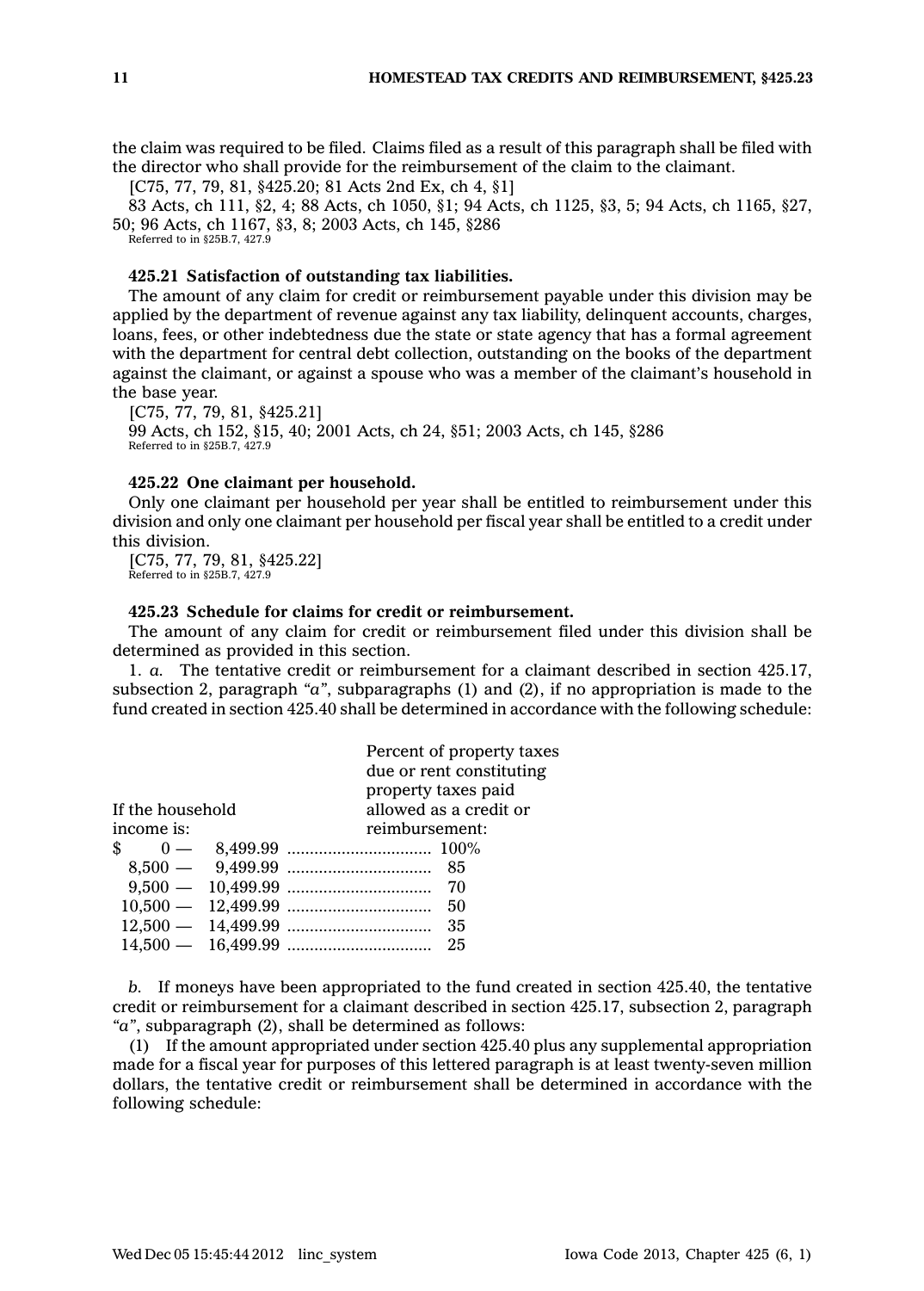|                  | Percent of property taxes |  |
|------------------|---------------------------|--|
|                  | due or rent constituting  |  |
|                  | property taxes paid       |  |
| If the household | allowed as a credit or    |  |
| income is:       | reimbursement:            |  |
|                  |                           |  |
|                  |                           |  |
|                  | 70                        |  |
|                  | 50                        |  |
|                  | 35                        |  |
|                  |                           |  |

(2) If the amount appropriated under section 425.40 plus any supplemental appropriation made for <sup>a</sup> fiscal year for purposes of this lettered paragraph is less than twenty-seven million dollars the tentative credit or reimbursement shall be determined in accordance with the following schedule:

|                  | Percent of property taxes |
|------------------|---------------------------|
|                  | due or rent constituting  |
|                  | property taxes paid       |
| If the household | allowed as a credit or    |
| income is:       | reimbursement:            |
|                  |                           |
|                  |                           |
|                  |                           |
|                  |                           |
|                  |                           |
|                  |                           |

2. The actual credit for property taxes due shall be determined by subtracting from the tentative credit the amount of the homestead credit under section 425.1 which is allowed as <sup>a</sup> credit against property taxes due in the fiscal year next following the base year by the claimant or any person of the claimant's household. If the subtraction produces <sup>a</sup> negative amount, there shall be no credit but no refund shall be required. The actual reimbursement for rent constituting property taxes paid shall be equal to the tentative reimbursement.

3. *a.* A person who is eligible to file <sup>a</sup> claim for credit for property taxes due and who has <sup>a</sup> household income of eight thousand five hundred dollars or less and who has an unpaid special assessment levied against the homestead may file <sup>a</sup> claim for <sup>a</sup> special assessment credit with the county treasurer. The department shall provide to the respective treasurers the forms necessary for the administration of this subsection. The claim shall be filed not later than September 30 of each year. Upon the filing of the claim, interest for late payment shall not accrue against the amount of the unpaid special assessment due and payable. The claim filed by the claimant constitutes <sup>a</sup> claim for credit of an amount equal to the actual amount due upon the unpaid special assessment, plus interest, payable during the fiscal year for which the claim is filed against the homestead of the claimant. However, where the claimant is an individual described in section 425.17, subsection 2, paragraph *"a"*, subparagraph (2), and the tentative credit is determined according to the schedule in subsection 1, paragraph *"b"*, subparagraph (2), of this section, the claim filed constitutes <sup>a</sup> claim for credit of an amount equal to one-half of the actual amount due and payable during the fiscal year. The treasurer shall certify to the director of revenue not later than October 15 of each year the total amount of dollars due for claims allowed. The amount of reimbursement due each county shall be certified by the director of revenue and paid by the director of the department of administrative services by November 15 of each year, drawn upon warrants payable to the respective treasurer. There is appropriated annually from the general fund of the state to the department of revenue an amount sufficient to carry out the provisions of this subsection.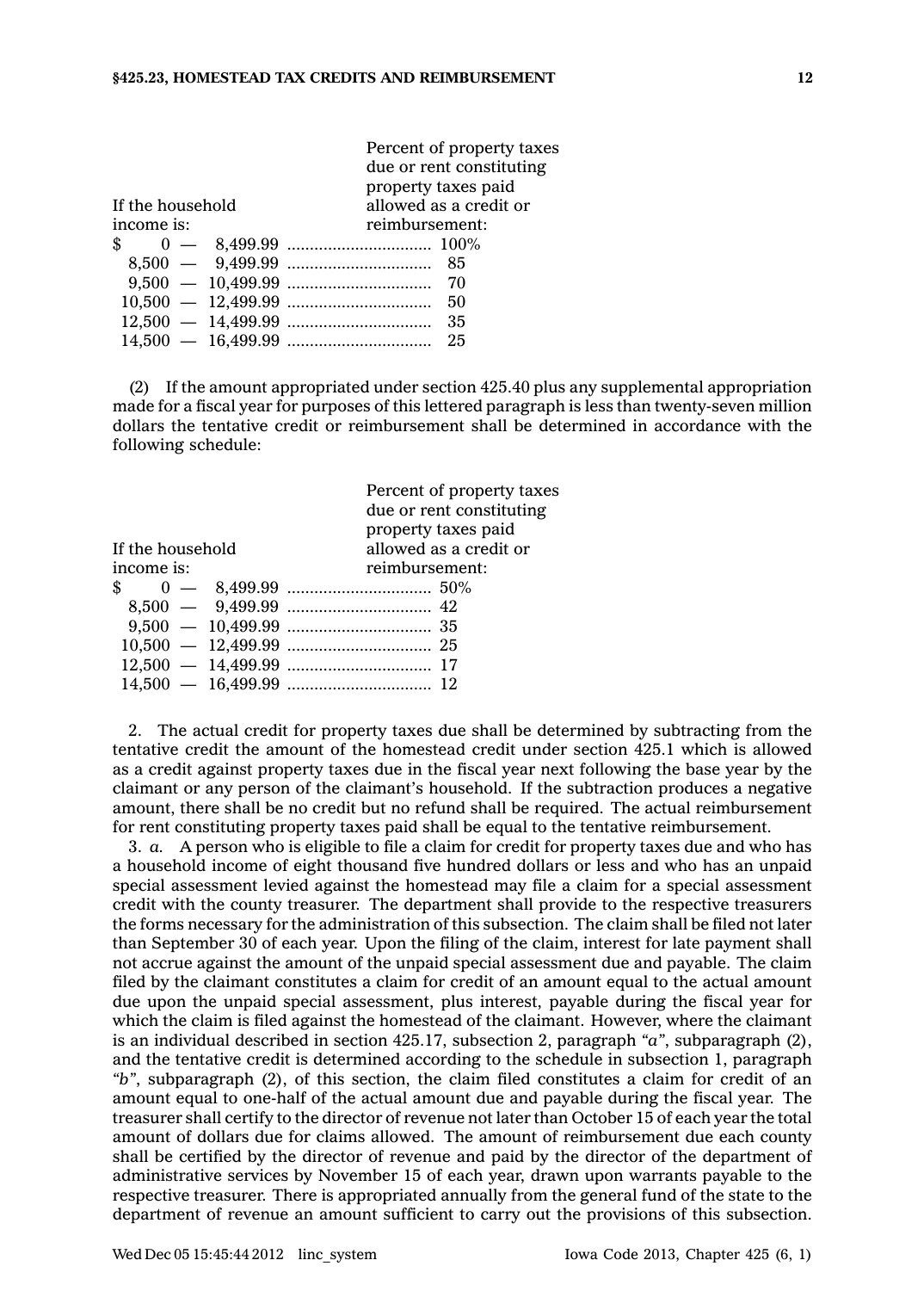The treasurer shall credit any moneys received from the department against the amount of the unpaid special assessment due and payable on the homestead of the claimant.

*b.* For purposes of this subsection, in computing household income, <sup>a</sup> person with <sup>a</sup> total disability shall deduct all medical and necessary care expenses paid during the twelve-month income tax accounting periods used in computing household income which are attributable to the person's total disability. *"Medical and necessary care expenses"* are those used in computing the federal income tax deduction under section 213 of the Internal Revenue Code as defined in section 422.3.

4. *a.* For the base year beginning in the 1999 calendar year and for each subsequent base year, the dollar amounts set forth in subsections 1 and 3 shall be multiplied by the cumulative adjustment factor for that base year. *"Cumulative adjustment factor"* means the product of the annual adjustment factor for the 1998 base year and all annual adjustment factors for subsequent base years. The cumulative adjustment factor applies to the base year beginning in the calendar year for which the latest annual adjustment factor has been determined.

*b.* The annual adjustment factor for the 1998 base year is one hundred percent. For each subsequent base year, the annual adjustment factor equals the annual inflation factor for the calendar year, in which the base year begins, as computed in section 422.4 for purposes of the individual income tax.

[C71, 73, §425.1(5); C75, 77, 79, 81, §425.23]

83 Acts, ch 172, §5; 83 Acts, ch 189, §3, 5, 6; 84 Acts, ch 1305, §35; 88 Acts, ch 1139, §4; 90 Acts, ch 1250, §8, 9; 91 Acts, ch 267, §524; 92 Acts, ch 1016, §13, 42; 92 Acts, 2nd Ex, ch 1001, §221 – 223, 225; 93 Acts, ch 180, §5, 6, 15, 16, 22, 23; 96 Acts, ch 1129, §93; 96 Acts, ch 1167, §4, 8; 98 Acts, ch 1177, §12 – 14, 16; 2003 Acts, ch 145, §286; 2004 Acts, ch 1101, §49; 2011 Acts, ch 25, §131 – 133

Referred to in §25B.7, 427.9, 435.22

#### **425.24 Maximum property tax for purpose of credit or reimbursement.**

In any case in which property taxes due or rent constituting property taxes paid for any household exceeds one thousand dollars, the amount of property taxes due or rent constituting property taxes paid shall be deemed to have been one thousand dollars for purposes of this division.

[C75, 77, 79, 81, §425.24] Referred to in §25B.7, 427.9

### **425.25 Administration.**

The director of revenue shall make available suitable forms with instructions for claimants. Each assessor and county treasurer shall make available the forms and instructions. The claim shall be in <sup>a</sup> form as the director may prescribe. The director may also devise <sup>a</sup> tax credit or reimbursement table, with amounts rounded to the nearest even whole dollar. Reimbursements or credits in the amount of less than one dollar shall not be paid.

[C71, 73, §425.1(5); C75, 77, 79, 81, §425.25] 84 Acts, ch 1190, §1; 2003 Acts, ch 145, §286 Referred to in §25B.7, 331.559, 427.9

### **425.26 Proof of claim.**

1. Every claimant shall give the department of revenue, in support of the claim, reasonable proof of:

*a.* Age and total disability, if any.

*b.* Property taxes due or rent constituting property taxes paid, including the name and address of the owner or manager of the property rented and <sup>a</sup> statement whether the claimant is related by blood, marriage, or adoption to the owner or manager of the property rented.

- *c.* Homestead credit allowed against property taxes due.
- *d.* Changes of homestead.
- *e.* Household membership.
- *f.* Household income.
- *g.* Size and nature of property claimed as the homestead.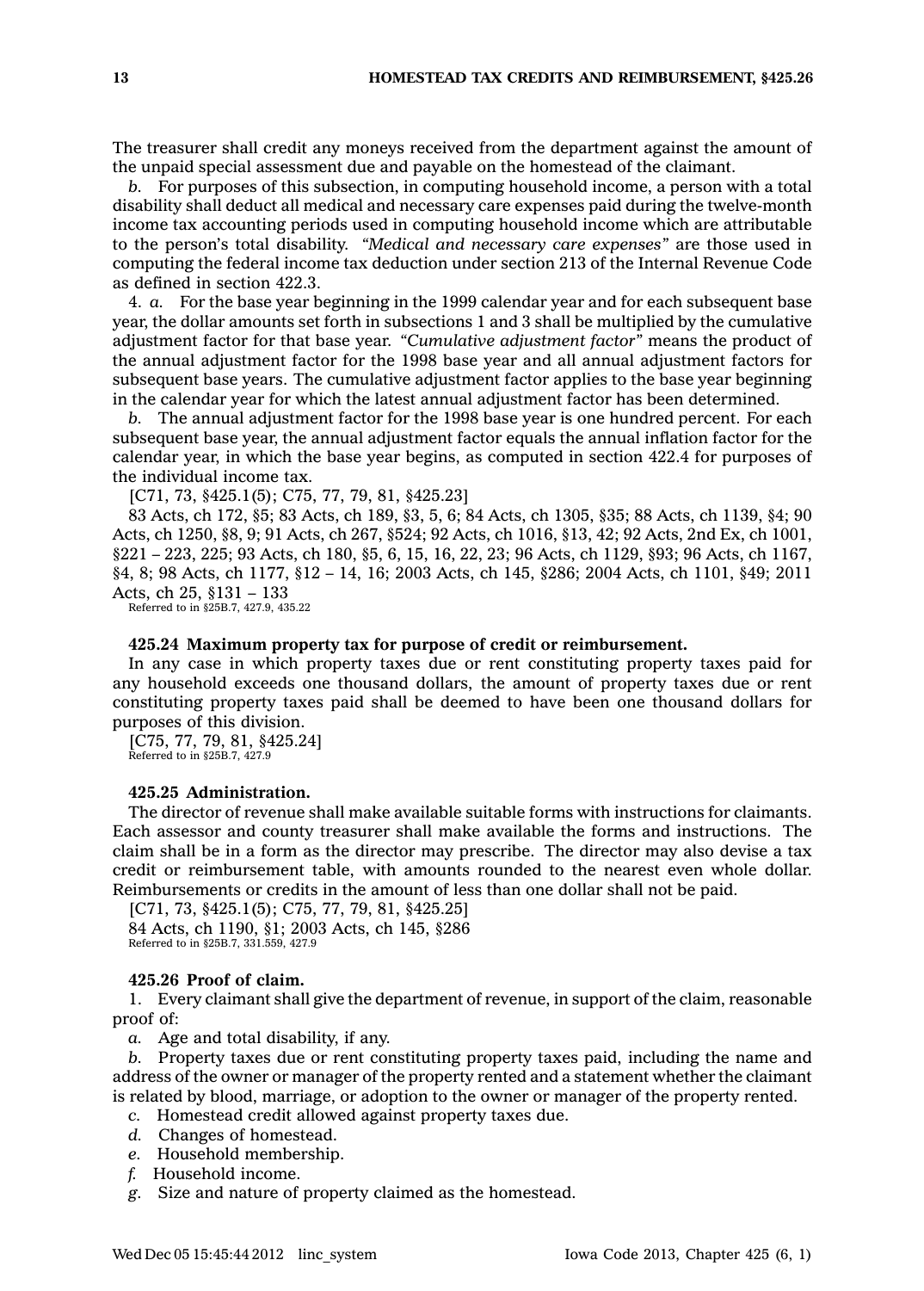2. The director may require any additional proof necessary to support <sup>a</sup> claim.

[C71, 73, §425.1(5); C75, 77, 79, 81, §425.26]

83 Acts, ch 111, §3, 4; 85 Acts, ch 67, §44; 94 Acts, ch 1125, §4, 5; 94 Acts, ch 1165, §28; 2003 Acts, ch 145, §286; 2011 Acts, ch 25, §143

Referred to in §25B.7, 427.9

## **425.27 Audit — recalculation or denial.**

If on the audit of <sup>a</sup> claim for credit or reimbursement under this division, the director determines the amount of the claim to have been incorrectly calculated or that the claim is not allowable, the director shall recalculate the claim and notify the claimant of the recalculation or denial and the reasons for it. The director shall not adjust <sup>a</sup> claim after three years from October 31 of the year in which the claim was filed. If the claim for reimbursement has been paid, the amount may be recovered by assessment in the same manner that income taxes are assessed under sections 422.26 and 422.30. If the claim for credit has been paid, the director shall give notification to the claimant and the county treasurer of the recalculation or denial of the claim and the county treasurer shall proceed to collect the tax owed in the same manner as other property taxes due and payable are collected, if the property on which the credit was granted is still owned by the claimant, and repay the amount to the director upon collection. If the property on which the credit was granted is not owned by the claimant, the amount may be recovered from the claimant by assessment in the same manner that income taxes are assessed under sections 422.26 and 422.30. The recalculation of the claim shall be final unless appealed as provided in section 425.31. Section 422.70 is applicable with respect to this division.

[C75, 77, 79, 81, §425.27] 84 Acts, ch 1190, §2; 88 Acts, ch 1050, §2 Referred to in §25B.7, 425.29, 427.9

#### **425.28 Waiver of confidentiality.**

A claimant shall expressly waive any right to confidentiality relating to all income tax information obtainable through the department of revenue, including all information covered by sections 422.20 and 422.72. This waiver shall apply to information available to the county treasurer who shall hold the information confidential except that it may be used as evidence to disallow the credit.

The department of revenue may release information pertaining to <sup>a</sup> person's eligibility or claim for or receipt of rent reimbursement to an employee of the department of inspections and appeals in the employee's official conduct of an audit or investigation.

[C71, 73, §425.1(5); C75, 77, 79, 81, §425.28] 94 Acts, ch 1165, §29; 99 Acts, ch 139, §1; 2003 Acts, ch 145, §286 Referred to in §25B.7, 427.9

# **425.29 False claim — penalty.**

A person who makes <sup>a</sup> false affidavit for the purpose of obtaining credit or reimbursement provided for in this division or who knowingly receives the credit or reimbursement without being legally entitled to it or makes claim for the credit or reimbursement in more than one county in the state without being legally entitled to it is guilty of <sup>a</sup> fraudulent practice. The claim for credit or reimbursement shall be disallowed in full and if the claim has been paid the amount shall be recovered in the manner provided in section 425.27. The director of revenue shall send <sup>a</sup> notice of disallowance of the claim.

[C71, 73, §425.1(5); C75, 77, 79, 81, §425.29] 83 Acts, ch 160, §10; 99 Acts, ch 152, §16, 40; 2003 Acts, ch 145, §286 Referred to in §25B.7, 427.9

## **425.30 Notices.**

Section 423.39, subsection 1, shall apply to all notices under this division. [C75, 77, 79, 81, §425.30] 2003 Acts, 1st Ex, ch 2, §194, 205 Referred to in §25B.7, 427.9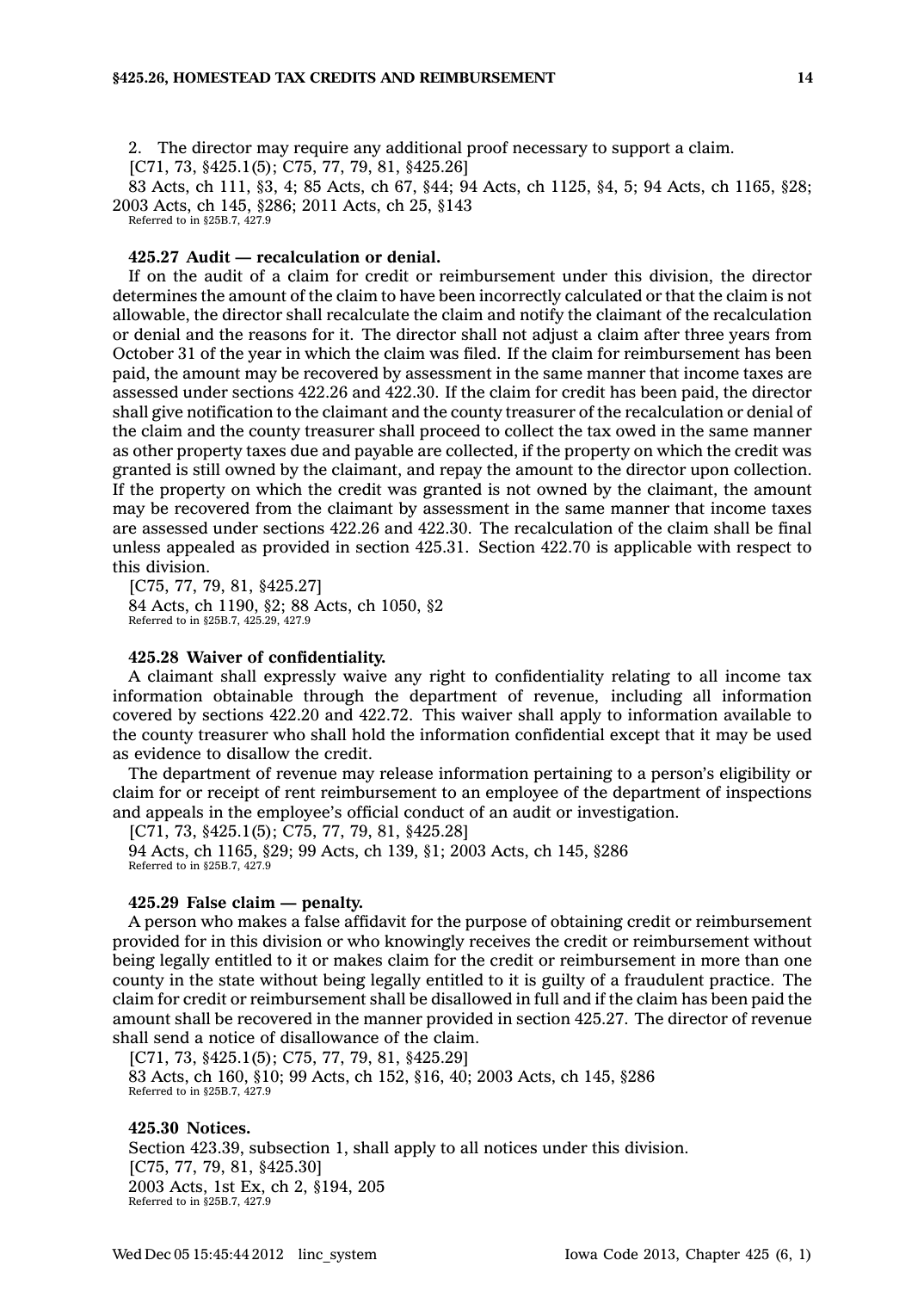#### **425.31 Appeals.**

Any person aggrieved by an act or decision of the director of revenue or the department of revenue under this division shall have the same rights of appeal and review as provided in sections 421.1 and 423.38 and the rules of the department of revenue.

[C75, 77, 79, 81, §425.31] 2003 Acts, ch 145, §286; 2003 Acts, 1st Ex, ch 2, §195, 205 Referred to in §25B.7, 425.27, 425.34, 427.9

## **425.32 Disallowance of certain claims.**

A claim for credit shall be disallowed if the department finds that the claimant or <sup>a</sup> person of the claimant's household received title to the homestead primarily for the purpose of receiving benefits under this division.

[C75, 77, 79, 81, §425.32] Referred to in §25B.7, 427.9

#### **425.33 Rent increase — request and order for reduction.**

1. If upon petition by <sup>a</sup> claimant the department of revenue determines that <sup>a</sup> landlord has increased the claimant's rent primarily because the claimant is eligible for reimbursement under this division, the department of revenue shall request the landlord by mail to reduce the rent appropriately.

2. In determining whether <sup>a</sup> landlord has increased <sup>a</sup> claimant's rent primarily because the claimant is eligible for reimbursement under this division, the department of revenue shall consider the following factors:

*a.* The amount of the increase in rent.

*b.* If the landlord operates other rental property, whether <sup>a</sup> similar increase was imposed on the other rental property.

*c.* Increased or decreased costs of materials, supplies, services, and taxes in the area.

*d.* The time the rent was increased.

*e.* Other relevant factors in each particular case.

3. If the landlord fails to comply with the request of the department of revenue within fifteen days after the request is mailed by the department, the department of revenue shall order the rent reduced by an appropriate amount.

[C75, 77, 79, 81, §425.33]

86 Acts, ch 1241, §33; 2003 Acts, ch 145, §286; 2011 Acts, ch 25, §143 Referred to in §25B.7, 427.9, 435.33

#### **425.34 Hearings and appeals.**

If the department of revenue orders <sup>a</sup> landlord to reduce rent to <sup>a</sup> claimant, then upon the request of the landlord the department of revenue shall hold <sup>a</sup> prompt hearing of the matter, to be conducted in accordance with the rules of the department. The department of revenue shall give notice of the decision by mail to the claimant and to the landlord.

The claimant and the landlord shall have the rights of appeal and review as provided in section 425.31.

[C75, 77, 79, 81, §425.343] 86 Acts, ch 1241, §34; 2003 Acts, ch 145, §286 Referred to in §25B.7, 427.9, 435.33

#### **425.35 Defense to action for nonpayment of rent.**

It is an affirmative defense to any action by <sup>a</sup> landlord based upon nonpayment or partial payment of rent that the landlord increased the rent primarily because the tenant had received, or was eligible for, reimbursement under this division.

[C75, 77, 79, 81, §425.35] Referred to in §25B.7, 427.9, 435.33